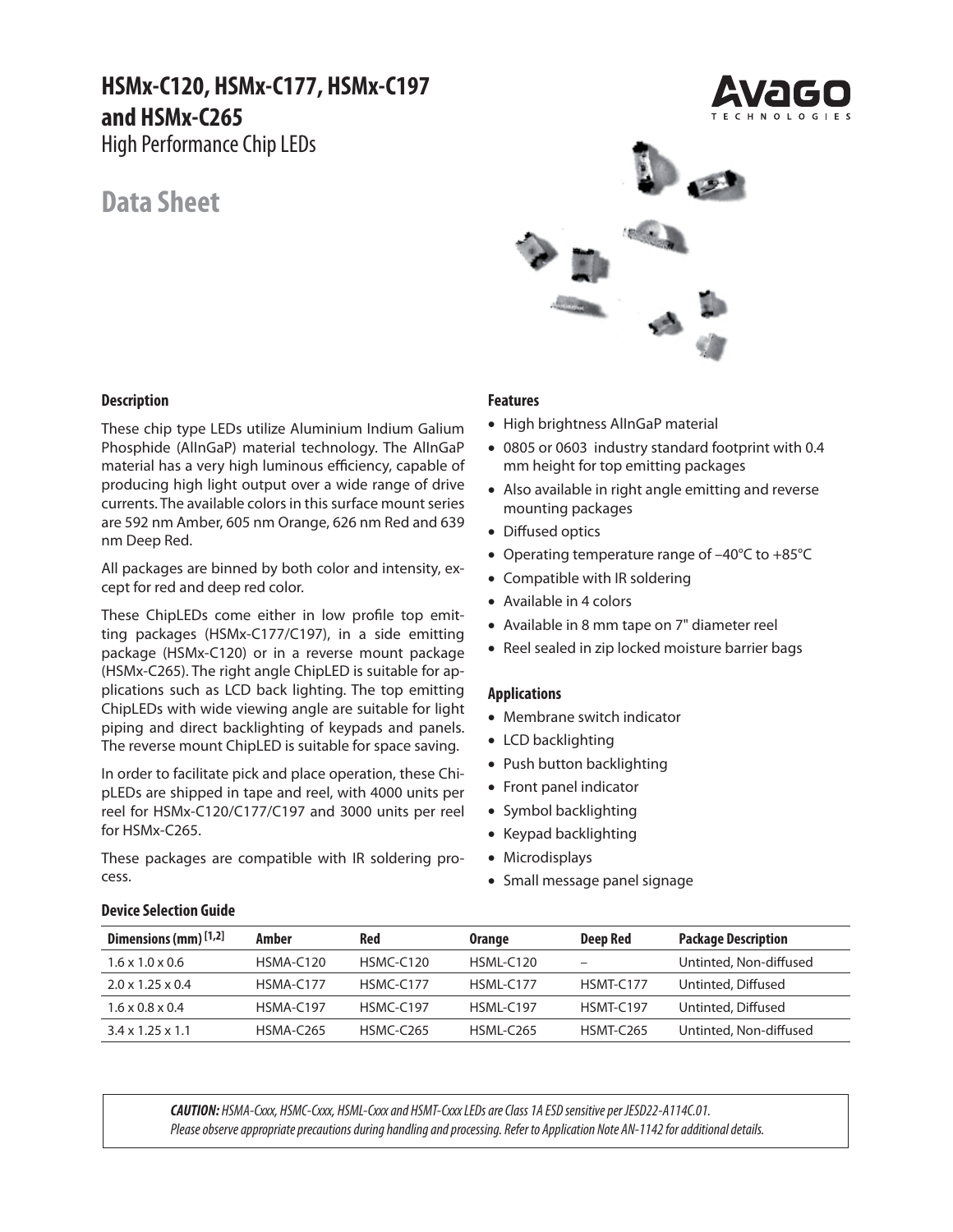## **Package Dimensions**





1. ALL DIMENSIONS IN MILLIMETERS (INCHES).

2. TOLERANCE IS  $\pm$  0.1 mm ( $\pm$  0.004 IN.) UNLESS OTHERWISE SPECIFIED.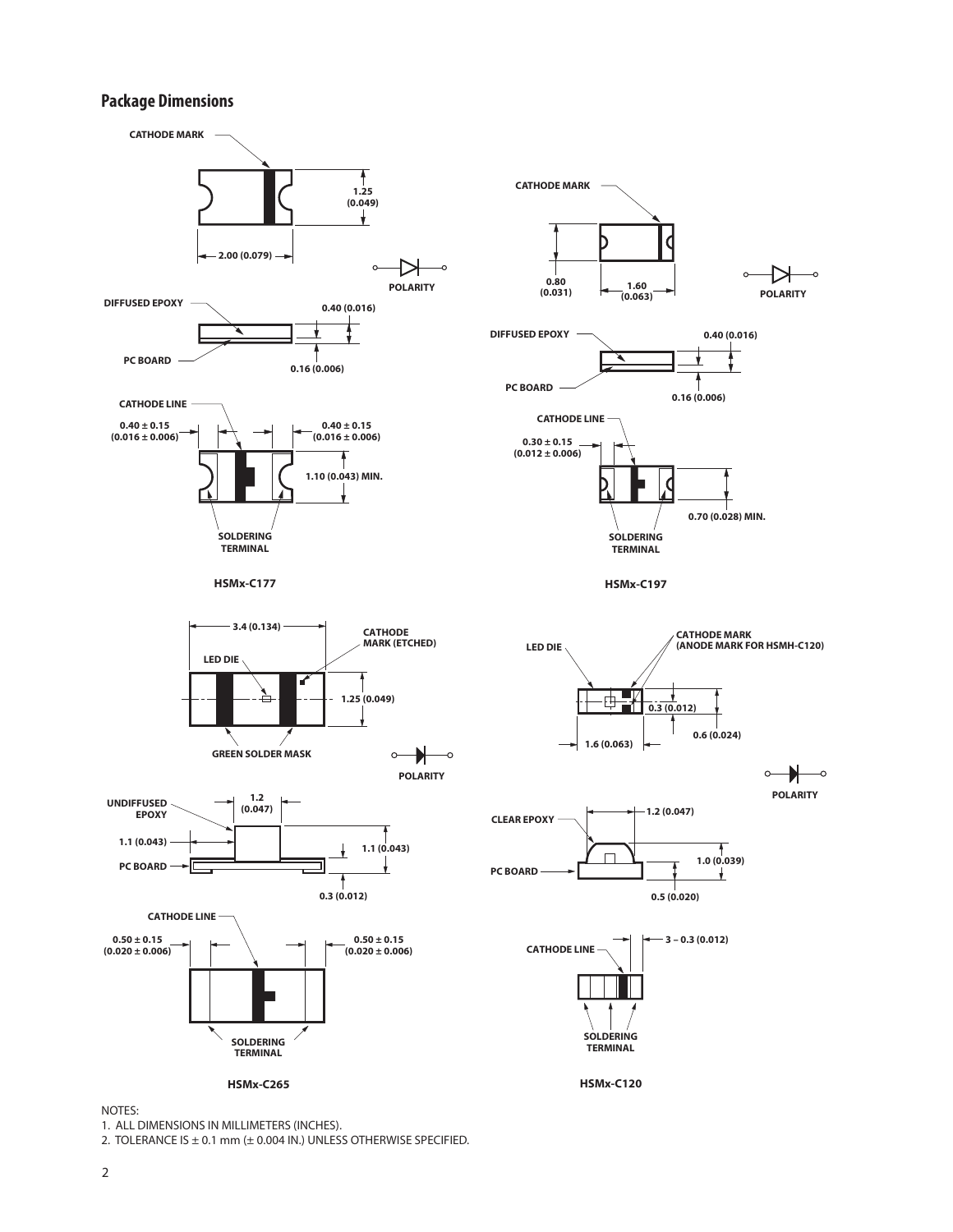# Absolute Maximum Ratings at T<sub>A</sub> = 25°C

| <b>Parameter</b>                      | HSMx-Cxxx                                    | <b>Units</b> |
|---------------------------------------|----------------------------------------------|--------------|
| DC Forward Current <sup>[1]</sup>     | 25                                           | mA           |
| Power Dissipation                     | 60                                           | mW           |
| Reverse Voltage ( $I_R = 100 \mu A$ ) | 5                                            | v            |
| <b>LED Junction Temperature</b>       | 95                                           | °C           |
| Operating Temperature Range           | $-40$ to $+85$                               | °C           |
| Storage Temperature Range             | $-40$ to $+85$                               | °C           |
| Soldering Temperature                 | See reflow soldering profile (Figures 8 & 9) |              |

Notes:

1. Derate linearly as shown in Figure 4.

# **Electrical Characteristics at TA = 25°C**

|                    | <b>Forward Voltage</b><br>$V_F$ (Volts)<br>@ $I_F = 20$ mA |      | <b>Reverse Breakdown</b><br>$V_R$ (Volts)<br>@ $I_R = 100 \mu A$ | <b>Capacitance C</b><br>$(pF)$ , $V_F = 0$ ,<br>$f = 1 MHz$ | <b>Thermal</b><br><b>Resistance</b><br>$R\theta$ J-PIN (°C/W) |  |
|--------------------|------------------------------------------------------------|------|------------------------------------------------------------------|-------------------------------------------------------------|---------------------------------------------------------------|--|
| <b>Part Number</b> | Typ.                                                       | Max. | Min.                                                             | Typ.                                                        | Typ.                                                          |  |
| HSMA-C120          | 1.9                                                        | 2.4  | 5                                                                | 11                                                          | 400                                                           |  |
| HSMA-C177/197      | 1.9                                                        | 2.4  | 5                                                                | 11                                                          | 300                                                           |  |
| HSMA-C265          | 1.9                                                        | 2.4  | 5                                                                | 11                                                          | 550                                                           |  |
| HSMC-C120          | 1.9                                                        | 2.4  | 5                                                                | 15                                                          | 400                                                           |  |
| HSMC-C177/197      | 1.9                                                        | 2.4  | 5                                                                | 15                                                          | 300                                                           |  |
| HSMC-C265          | 1.9                                                        | 2.4  | 5                                                                | 15                                                          | 550                                                           |  |
| HSML-C120          | 1.9                                                        | 2.4  | 5                                                                | 20                                                          | 400                                                           |  |
| HSML-C177/197      | 1.9                                                        | 2.4  | 5                                                                | 20                                                          | 300                                                           |  |
| HSML-C265          | 1.9                                                        | 2.4  | 5                                                                | 20                                                          | 550                                                           |  |
| HSMT-C177/197      | 1.9                                                        | 2.4  | 5                                                                | 15                                                          | 300                                                           |  |
| <b>HSMT-C265</b>   | 1.9                                                        | 2.4  | 5                                                                | 15                                                          | 550                                                           |  |

VF Tolerance: ± 0.1 V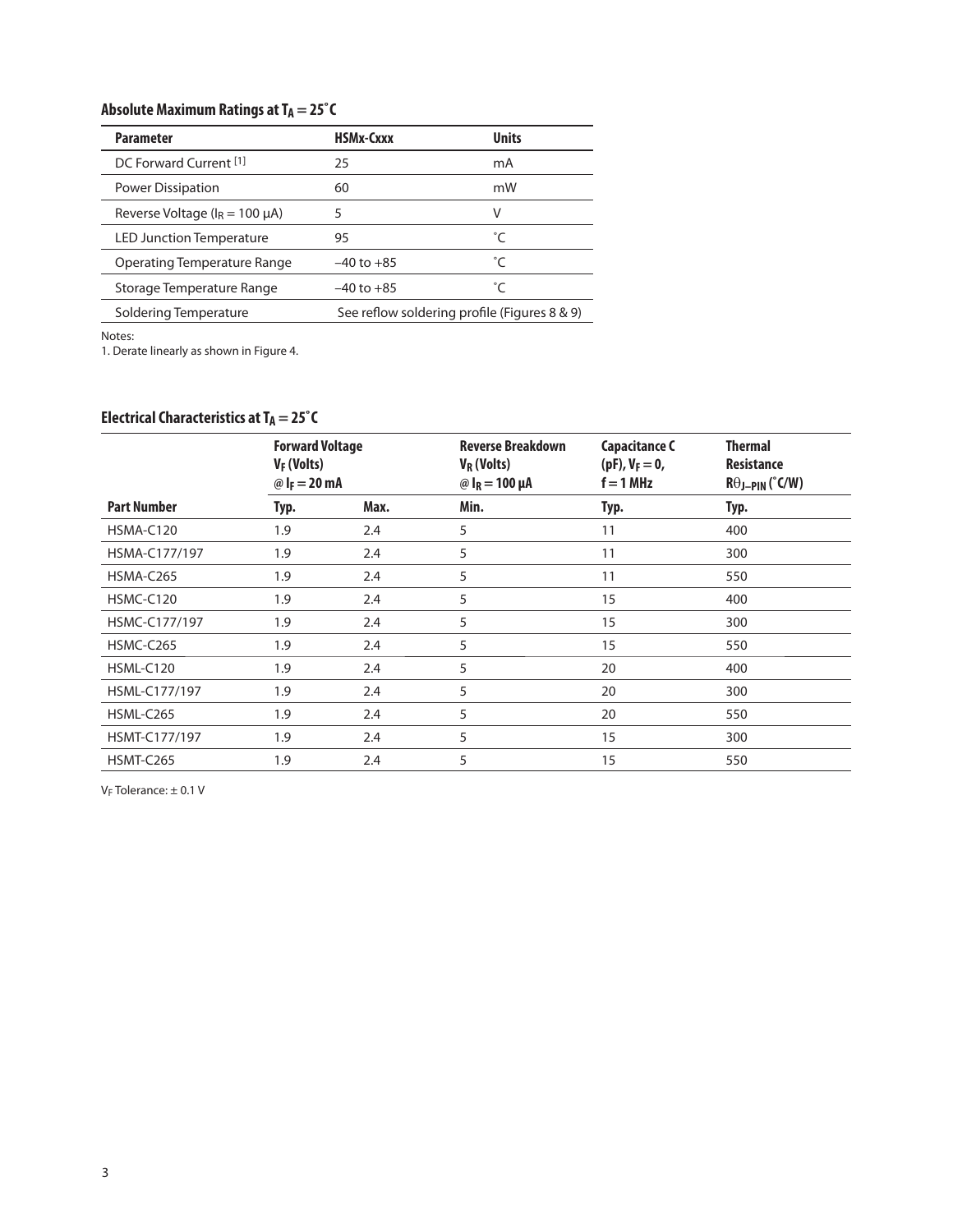# **Optical Characteristics at TA = 25°C**

|                    |          | <b>Luminous</b><br><b>Intensity</b><br>$I_V$ (mcd)<br>@ 20 mA[1] |      | Color,<br><b>Peak</b><br>Wavelength<br>$\lambda_{\text{peak}}$ (nm) | <b>Dominant</b><br>Wavelength<br>$\lambda_{\mathbf{d}}^{[2]}$ (nm) | <b>Viewing</b><br>Angle<br>$2\theta_{1/2}$<br>Degrees <sup>[3]</sup> | <b>Luminous</b><br><b>Efficacy</b><br>$\n  n\n$<br>$(\text{Im}/\text{w})$ |
|--------------------|----------|------------------------------------------------------------------|------|---------------------------------------------------------------------|--------------------------------------------------------------------|----------------------------------------------------------------------|---------------------------------------------------------------------------|
| <b>Part Number</b> | Color    | Min.                                                             | Typ. | Typ.                                                                | Typ.                                                               | Typ.                                                                 | Typ.                                                                      |
| HSMA-C120          | Amber    | 28.5                                                             | 90   | 595                                                                 | 592                                                                | 155                                                                  | 480                                                                       |
| HSMA-C177/197      | Amber    | 28.5                                                             | 90   | 595                                                                 | 592                                                                | 130                                                                  | 480                                                                       |
| HSMA-C265          | Amber    | 28.5                                                             | 75   | 595                                                                 | 592                                                                | 150                                                                  | 480                                                                       |
| HSMC-C120          | Red      | 28.5                                                             | 90   | 637                                                                 | 626                                                                | 155                                                                  | 155                                                                       |
| HSMC-C177/197      | Red      | 28.5                                                             | 90   | 637                                                                 | 626                                                                | 130                                                                  | 155                                                                       |
| HSMC-C265          | Red      | 28.5                                                             | 75   | 637                                                                 | 626                                                                | 150                                                                  | 155                                                                       |
| HSML-C120          | Orange   | 28.5                                                             | 90   | 609                                                                 | 605                                                                | 155                                                                  | 370                                                                       |
| HSML-C177/197      | Orange   | 28.5                                                             | 90   | 609                                                                 | 605                                                                | 130                                                                  | 370                                                                       |
| HSML-C265          | Orange   | 28.5                                                             | 75   | 609                                                                 | 605                                                                | 150                                                                  | 370                                                                       |
| HSMT-C177/197      | Deep Red | 11.2                                                             | 30   | 660                                                                 | 639                                                                | 130                                                                  | 70                                                                        |
| <b>HSMT-C265</b>   | Deep Red | 11.2                                                             | 25   | 660                                                                 | 639                                                                | 150                                                                  | 70                                                                        |

Notes:

1. The luminous intensity, I<sub>V</sub>, is measured at the peak of the spatial radiation pattern which may not be aligned with the mechanical axis of the lamp package.

2. The dominant wavelength,  $\lambda_{\rm d}$ , is derived from the CIE Chromaticity Diagram and represents the perceived color of the device.

3.  $\theta_{1/2}$  is the off-axis angle where the luminous intensity is 1/2 the peak intensity.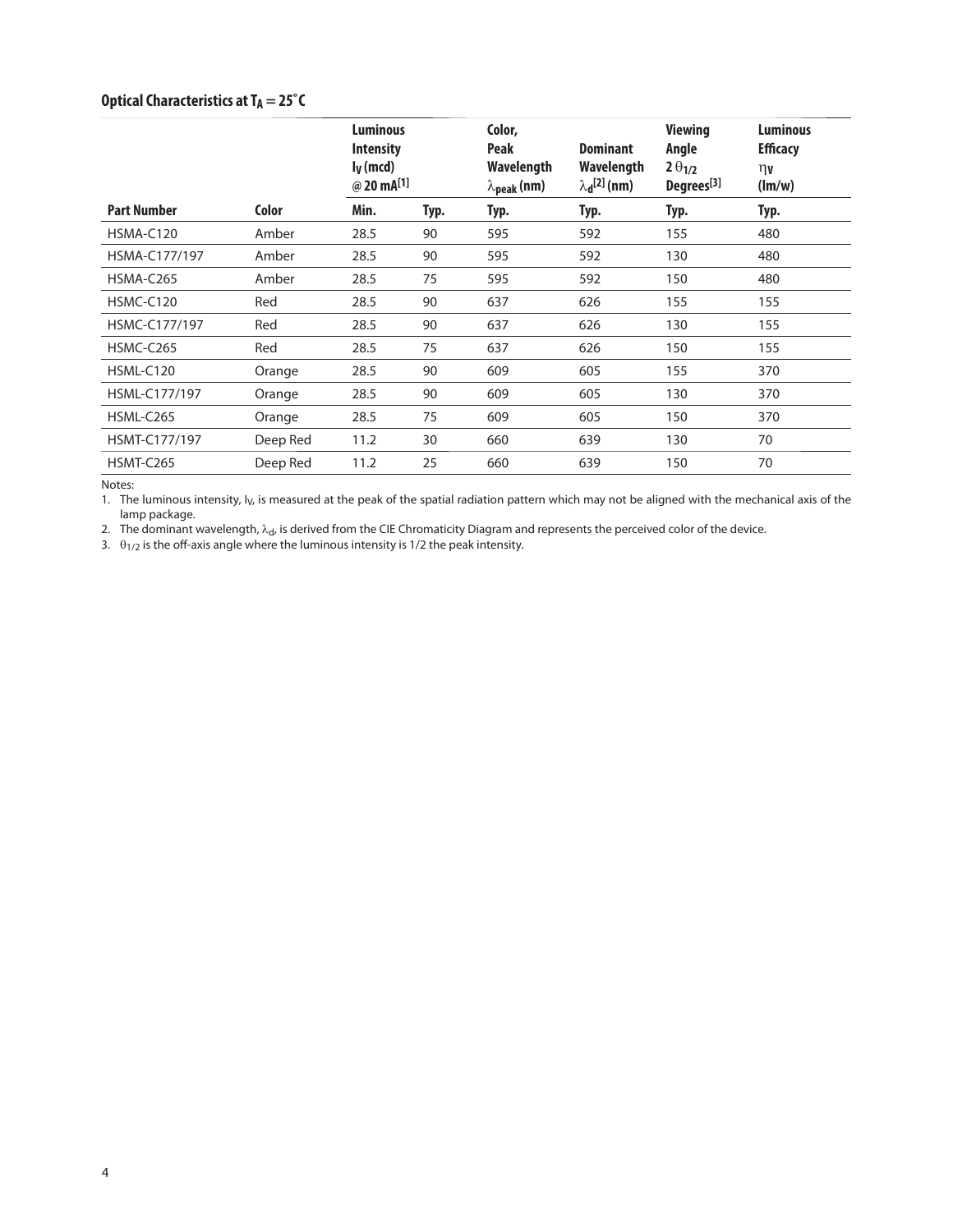### **Color Bin Limits**

| SVIVI PIII EIIIIISJ |                                                     |       |  |  |  |
|---------------------|-----------------------------------------------------|-------|--|--|--|
|                     | <b>Orange Color Bins[1]</b><br>Dom. Wavelength (nm) |       |  |  |  |
|                     |                                                     |       |  |  |  |
| <b>Bin ID</b>       | Min.                                                | Max.  |  |  |  |
| A                   | 597.0                                               | 600.0 |  |  |  |
| B                   | 600.0                                               | 603.0 |  |  |  |
| C                   | 603.0                                               | 606.0 |  |  |  |
| D                   | 606.0                                               | 609.0 |  |  |  |
| E                   | 609.0                                               | 612.0 |  |  |  |
| F                   | 612.0                                               | 615.0 |  |  |  |
|                     |                                                     |       |  |  |  |

Tolerance: ± 1 nm

|               | <b>Amber Color Bins[1]</b><br>Dom. Wavelength (nm) |       |  |  |
|---------------|----------------------------------------------------|-------|--|--|
|               |                                                    |       |  |  |
| <b>Bin ID</b> | Min.                                               | Max.  |  |  |
| Α             | 582.0                                              | 584.5 |  |  |
| B             | 584.5                                              | 587.0 |  |  |
| C             | 587.0                                              | 589.5 |  |  |
| D             | 589.5                                              | 592.0 |  |  |
| E             | 592.0                                              | 594.5 |  |  |
| F             | 594.5                                              | 597.0 |  |  |

Tolerance: ± 1 nm

|                 | Red Color Bins <sup>[1]</sup> |                      |  |  |
|-----------------|-------------------------------|----------------------|--|--|
|                 |                               | Dom. Wavelength (nm) |  |  |
| <b>Bin ID</b>   | Min.                          | Max.                 |  |  |
| $\qquad \qquad$ | 620.0                         | 635.0                |  |  |
|                 |                               |                      |  |  |

Tolerance: ±1 nm

Note:

1. Bin categories are established for classification of products. Products may not be available in all categories. Please contact your Avago representative for information on currently available bins.

## **Light Intensity (Iv) Bin Limits[1]**

| Intensity (mcd) |         |         |
|-----------------|---------|---------|
| <b>Bin ID</b>   | Min.    | Max.    |
| A               | 0.11    | 0.18    |
| B               | 0.18    | 0.29    |
| C               | 0.29    | 0.45    |
| D               | 0.45    | 0.72    |
| E               | 0.72    | 1.10    |
| F               | 1.10    | 1.80    |
| G               | 1.80    | 2.80    |
| Н               | 2.80    | 4.50    |
| J               | 4.50    | 7.20    |
| K               | 7.20    | 11.20   |
| L               | 11.20   | 18.00   |
| M               | 18.00   | 28.50   |
| N               | 28.50   | 45.00   |
| P               | 45.00   | 71.50   |
| Q               | 71.50   | 112.50  |
| R               | 112.50  | 180.00  |
| S               | 180.00  | 285.00  |
| T               | 285.00  | 450.00  |
| U               | 450.00  | 715.00  |
| V               | 715.00  | 1125.00 |
| W               | 1125.00 | 1800.00 |
| Χ               | 1800.00 | 2850.00 |
| Υ               | 2850.00 | 4500.00 |
|                 |         |         |

Tolerance: ± 15%

#### Notes:

- 1. Bin categories are established for classification of products. Products may not be available in all categories. Please contact your Avago representative for information on currently available bins.
- 2. The Iv binning specification set-up is for lowest allowable Iv binning only. There are no upper Iv bin limits.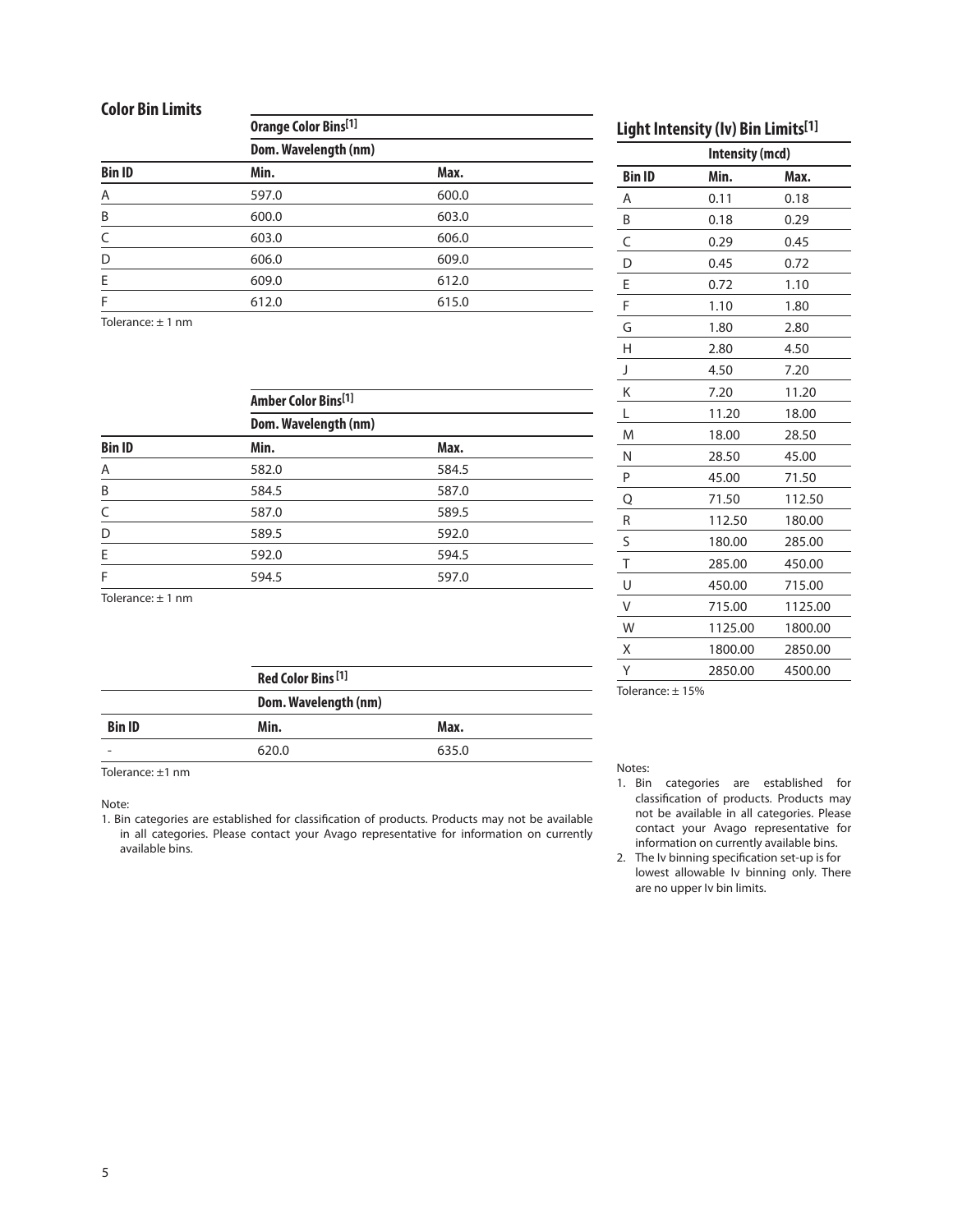





**100**

**Figure 1. Relative intensity vs. wavelength. Figure 2. Forward current vs. forward voltage. Figure 3. Luminous intensity vs. forward current.**



**Figure 4. Maximum forward current vs.** 

**ambient temperature.**



**Figure 5. Relative intensity vs. angle for HSMx-C120.**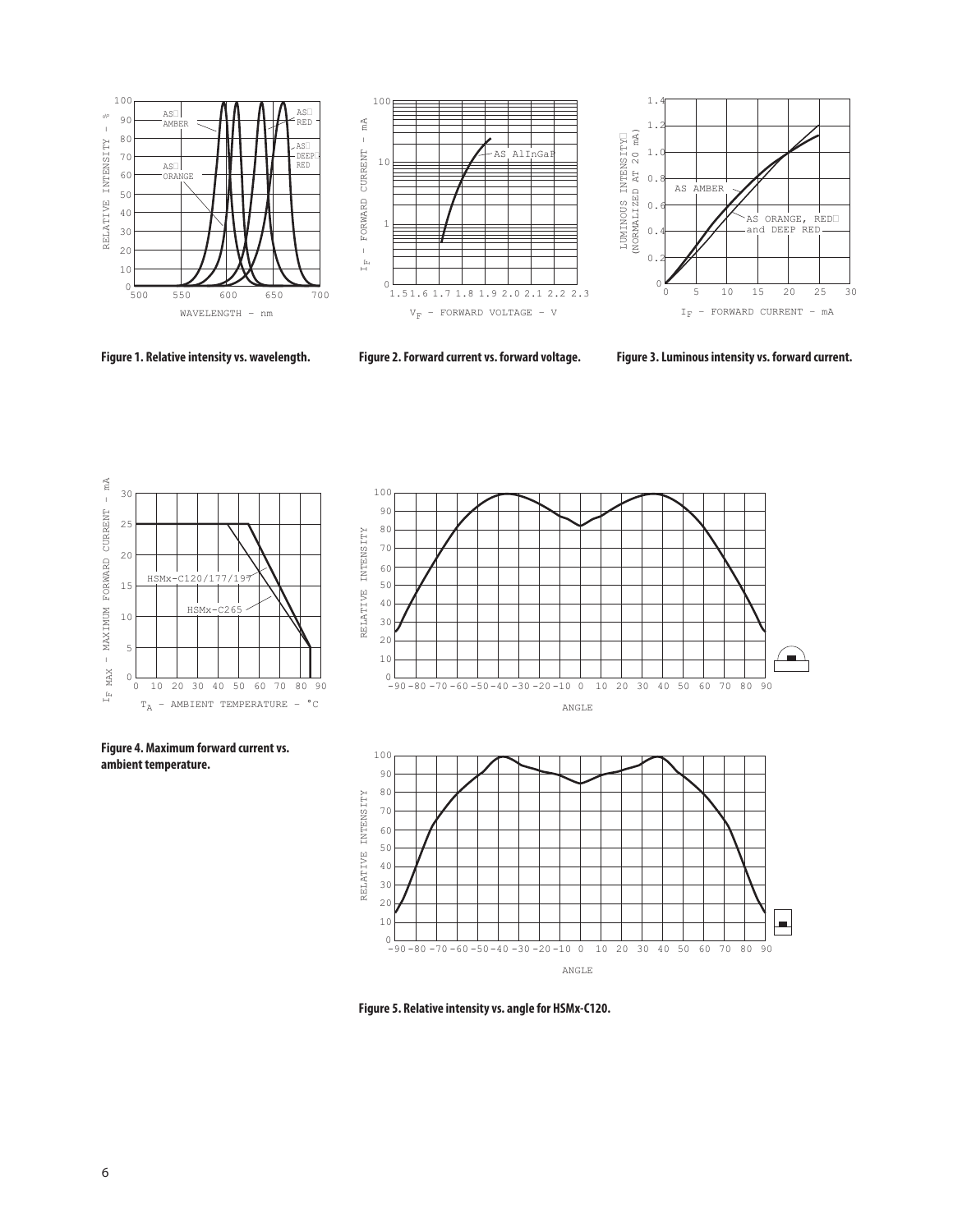

**Figure 6. Relative intensity vs. angle for HSMx-C177/197.**









**Figure 10. Recommended soldering pattern for HSMx-C177.**





**Figure 9. Recommended Pb-free reflow soldering profile.**



**Figure 11. Recommended soldering pattern for HSMx-C197.**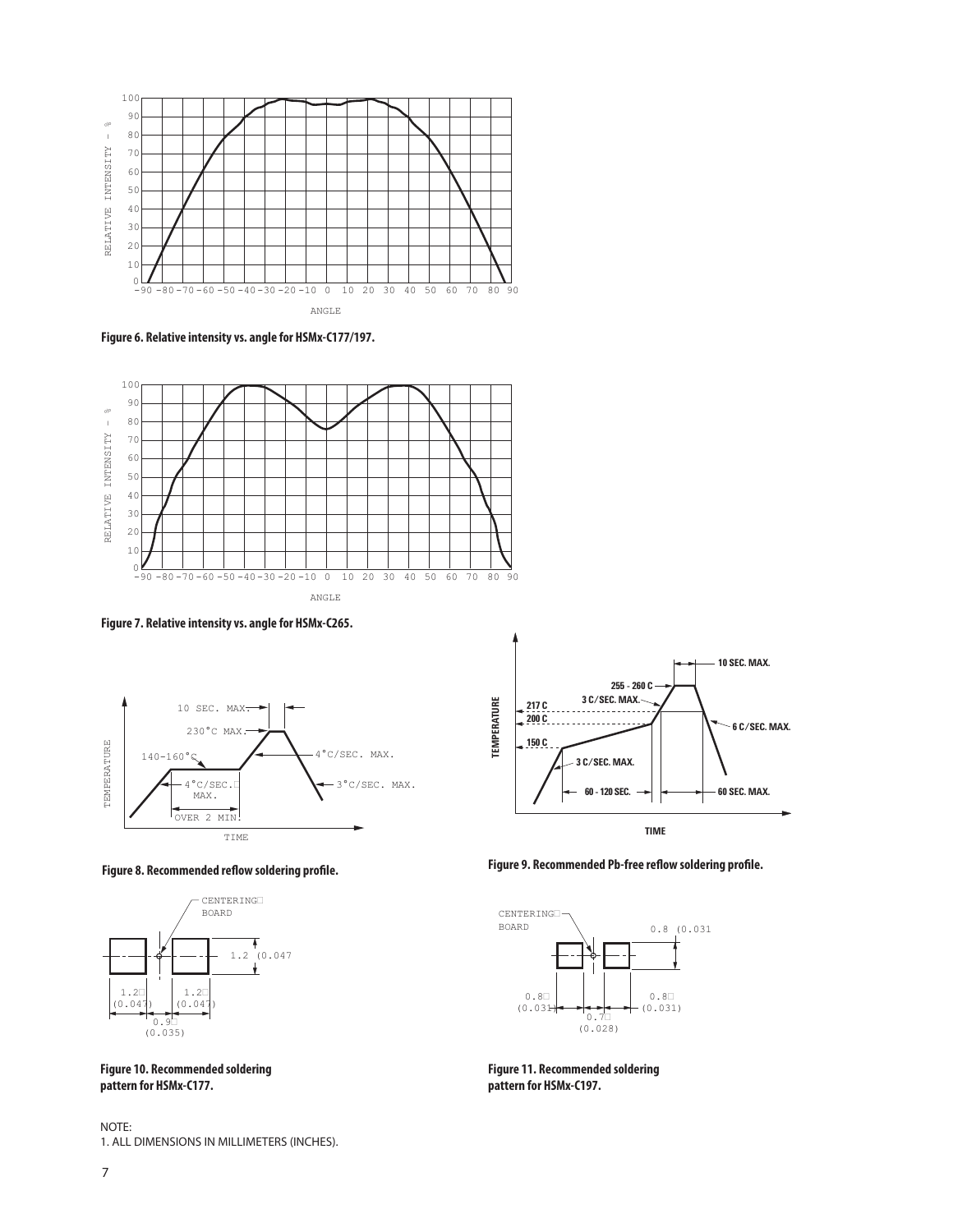

**Figure 12. Recommended soldering pattern for HSMx-C120. Figure 13. Recommended soldering pattern for HSMx-C265.**





#### **Figure 14. Reeling orientation.**



#### **Figure 15. Reel dimensions.**

NOTE: 1. ALL DIMENSIONS IN MILLIMETERS (INCHES).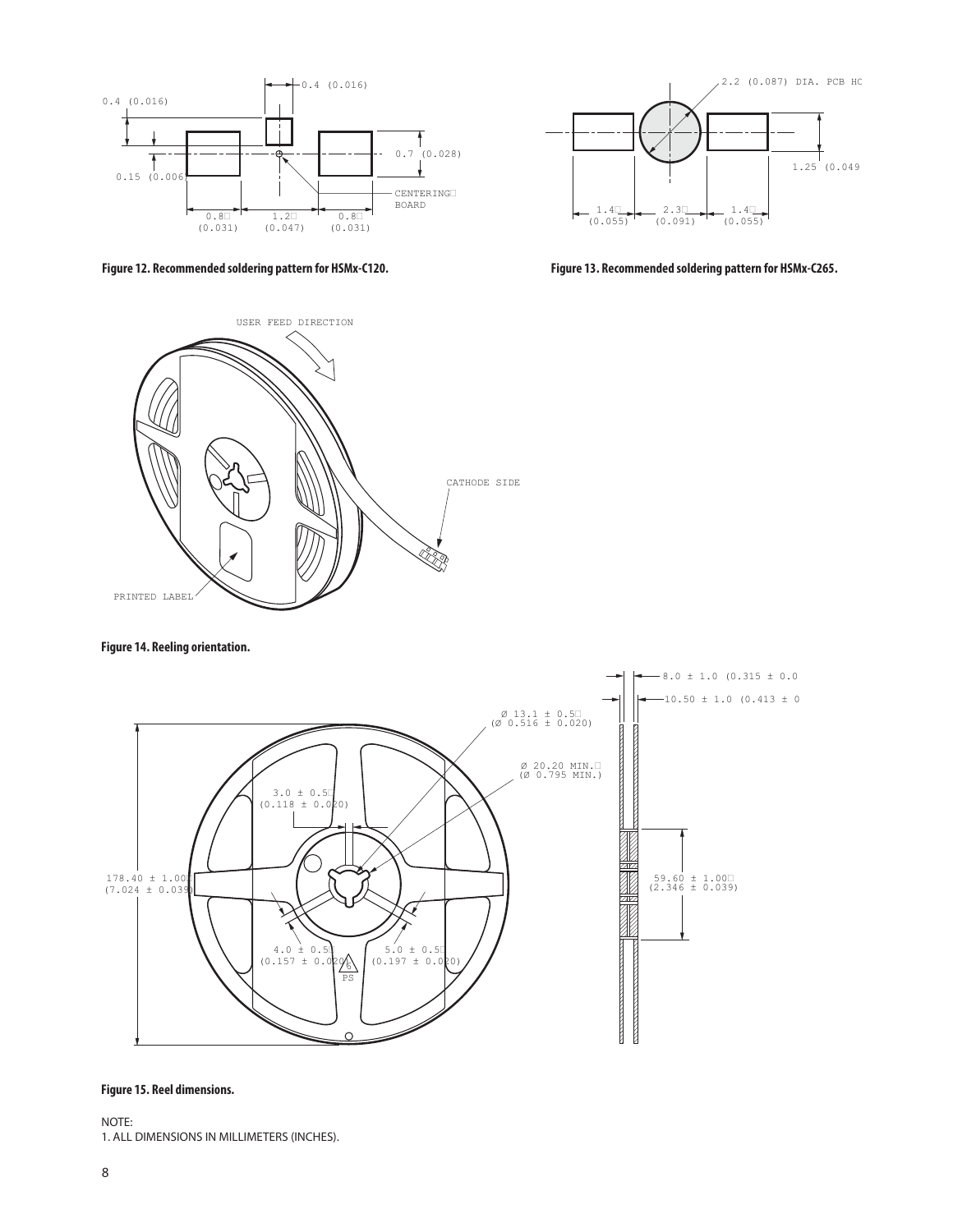



#### **Figure 16. Tape dimensions.**

NOTES:

1. ALL DIMENSIONS IN MILLIMETERS (INCHES).

2. TOLERANCE IS  $\pm$  0.1 mm ( $\pm$  0.004 IN.) UNLESS OTHERWISE SPECIFIED.